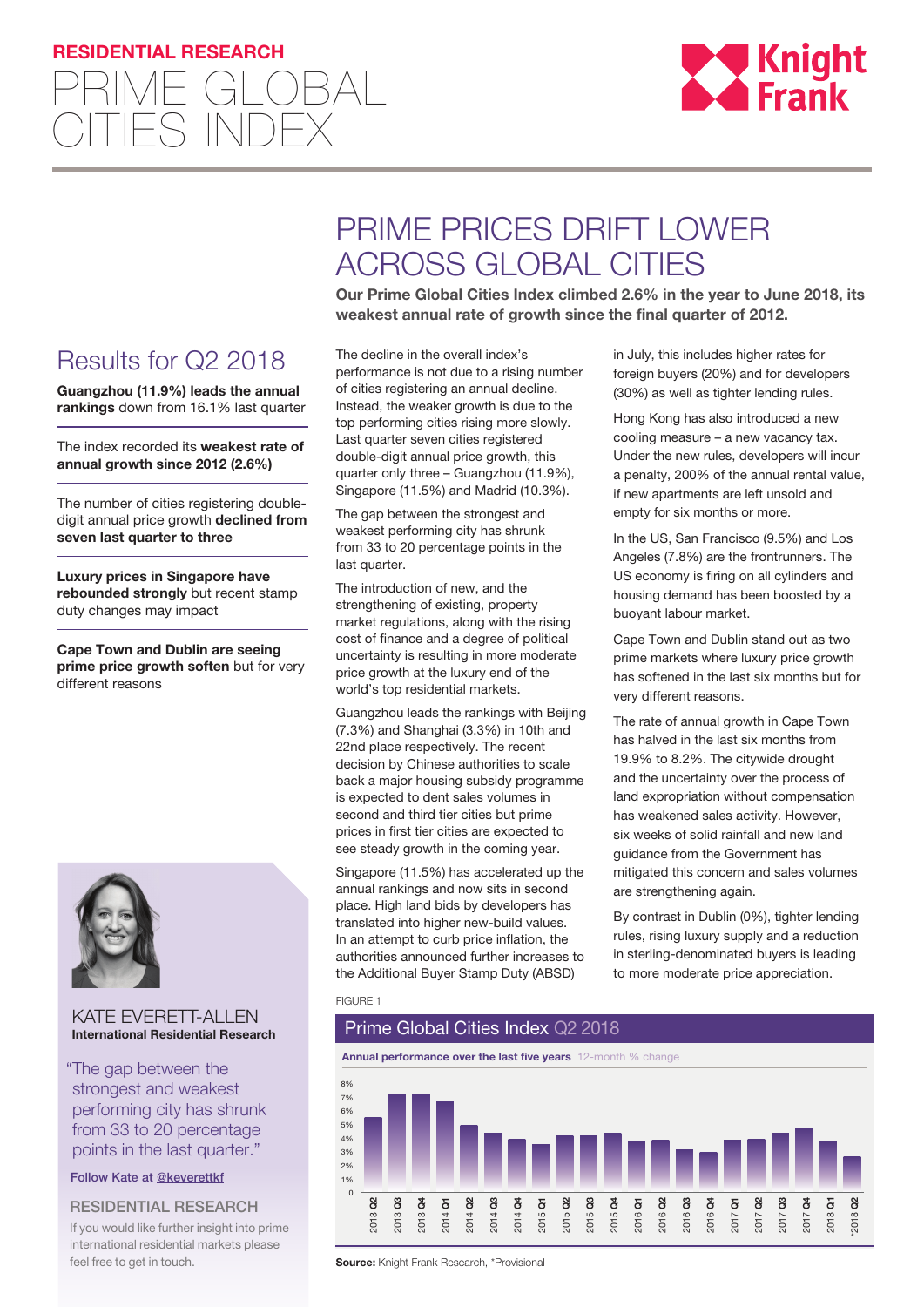

FIGURE 3

**Shift in prime prices** Proportion of countries by annual price change



### FIGURE 4

## **Five year performance: China vs. US**

 $Indexed, 100 = Q1 2013$ 



**Source:** See notes and sources under main table on final page **Source: See notes and sources under main table on final page**